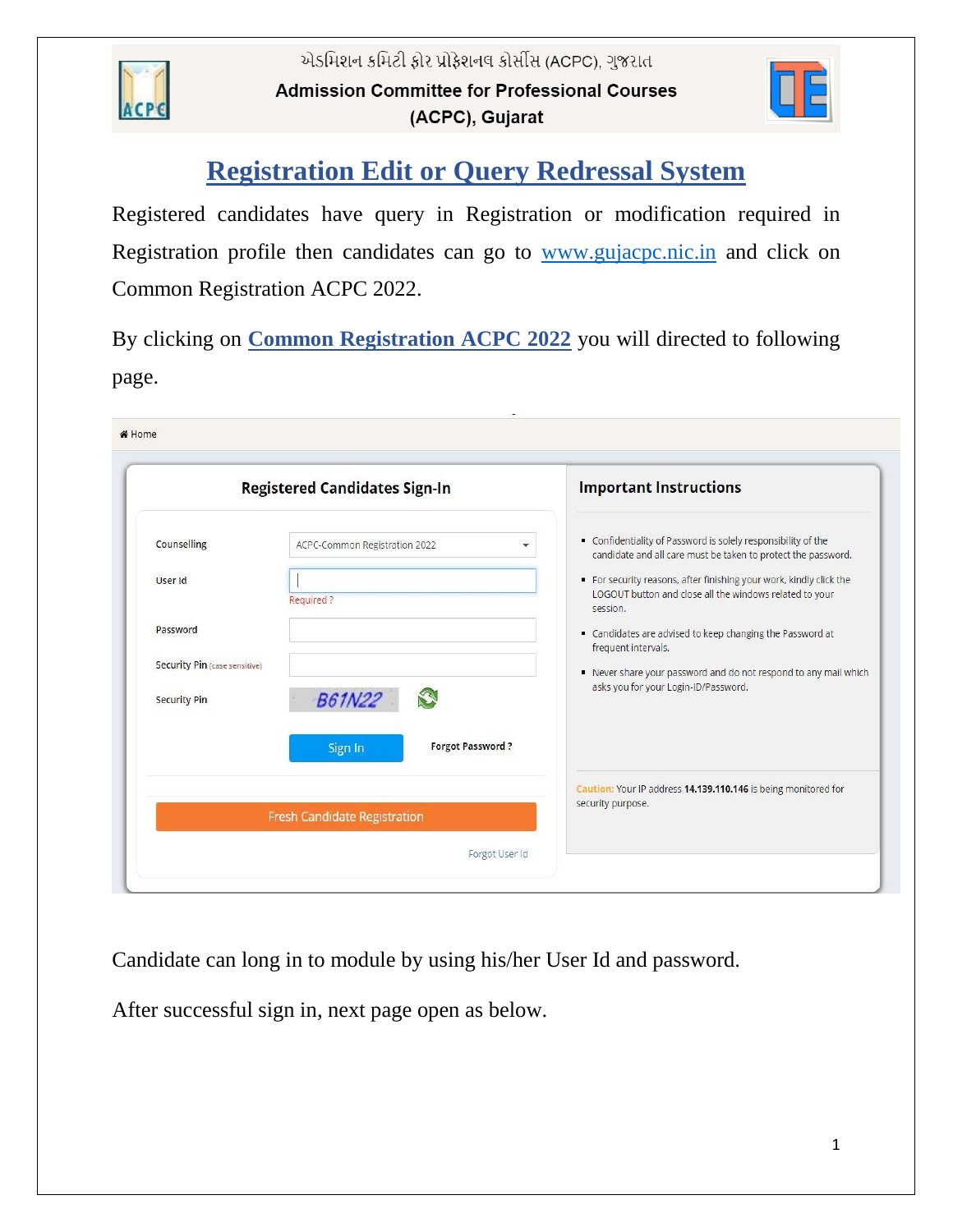

એડમિશન કમિટી ફોર પ્રોફેશનલ કોર્સીસ (ACPC), ગુજરાત **Admission Committee for Professional Courses** (ACPC), Gujarat



In **My Application** candidate can see registered application and go to application in which candidate wants to edit or raise query by entering security pin and clicking on **Click Here to Proceed.**

|                                                                                                                                 | Dashboard          |                              |
|---------------------------------------------------------------------------------------------------------------------------------|--------------------|------------------------------|
| <b>My Application</b><br>Apply For                                                                                              |                    |                              |
| ACPC Gujarat B.E/B.Tech Counselling 2022<br>Date: 30/05/2022 to 30/06/2022<br>Application No: 221190100002                      |                    |                              |
| <b>View Confirmation Page</b>                                                                                                   |                    |                              |
| <b>Application Form</b><br><b>Registration Fee</b><br>Registration<br>Completed<br>Completed<br>Completed                       |                    |                              |
| Security Pin (case sensitive)                                                                                                   | 875                | <b>Click Here to Proceed</b> |
| Security Pin                                                                                                                    | S<br><b>87KH24</b> |                              |
| ACPC Gujarat B. Pharma/D. Pharma Counselling 2022<br>Date: 13/06/2022 to 24/07/2022<br>Application No: 221190200001             |                    |                              |
| <b>View Confirmation Page</b>                                                                                                   |                    |                              |
| <b>Registration Fee</b><br><b>Registration</b><br><b>Application Form</b><br>Completed<br>Completed<br>Completed                |                    |                              |
| Security Pin (case sensitive)                                                                                                   |                    | Click Here to Proceed        |
| Security Pin                                                                                                                    | S<br><b>87KH24</b> |                              |
| ACPC Gujarat - Lateral entry to B.Tech (D2D) Counselling 2022<br>Date: 08/06/2022 to 30/06/2022<br>Application No: 221190700001 |                    |                              |
| <b>View Confirmation Page</b>                                                                                                   |                    |                              |
| <b>Application Form</b><br><b>Registration Fee</b><br><b>Registration</b><br>Completed<br>Completed<br>Completed                |                    |                              |
| Security Pin (case sensitive)                                                                                                   |                    | <b>Click Here to Proceed</b> |
| Security Pin                                                                                                                    | 87KH24             |                              |

By clicking on Click Here to Proceed next page will open, this page is home page for candidate's registration in respective course.

In this page bottom left side **Query Redressal System** menu is available.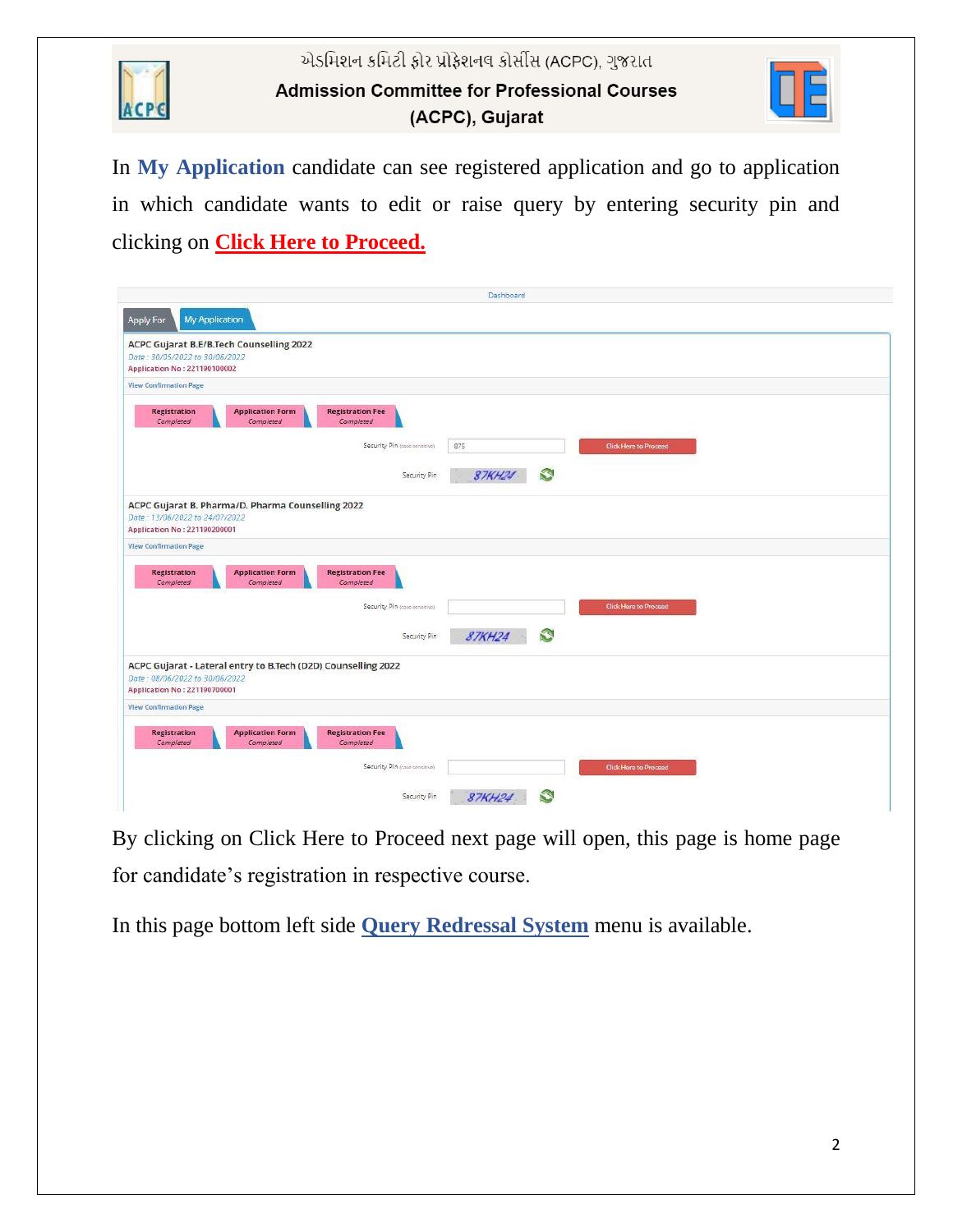એડમિશન કમિટી ફોર પ્રોફેશનલ કોર્સીસ (ACPC), ગુજરાત **Admission Committee for Professional Courses** (ACPC), Gujarat **Available Services Current Choice Filling & Locking Status** Candidate Profile Total Available<br>Choices **Filled Choices Unfilled Choices** ice Locking **Available Choices Choice Filling & Locking Seat Allotment Result Fee Payment Details Print Document Verification Document Verificatin Status** Letter Your document has been verified successfully by Board. Kindly Print Document Verification Letter. **System Generated Letters** View/Download Letters **Important Message** Verify Mobile No. & Email Id Choice Filling/Modification for Round 1 will be available as per schedule. **O** Mobile Number Verified O Verify Your Email Id Query Redressal System **Submit Your Query View Query Status** 

In this candidate has to click on **Submit Your Query**. By clicking on **Submit**  Your Query next page will open as below.

|                    | <b>Query Redressal System</b>                                                                                             |
|--------------------|---------------------------------------------------------------------------------------------------------------------------|
|                    | # mark fields are optional                                                                                                |
| Query Type:        | --Select--<br>$\checkmark$                                                                                                |
| Query Description: |                                                                                                                           |
|                    | n                                                                                                                         |
|                    | Please enter all mandatory details and important information required to resolve your<br>issue.                           |
| Attachment #:      | Choose File   No file chosen                                                                                              |
|                    | Request to attach relevent screen-shots to avoid delay in response either in JPG/JPEG or<br>PDF format of size 10-200 KB. |
|                    | Submit<br>Reset                                                                                                           |
|                    |                                                                                                                           |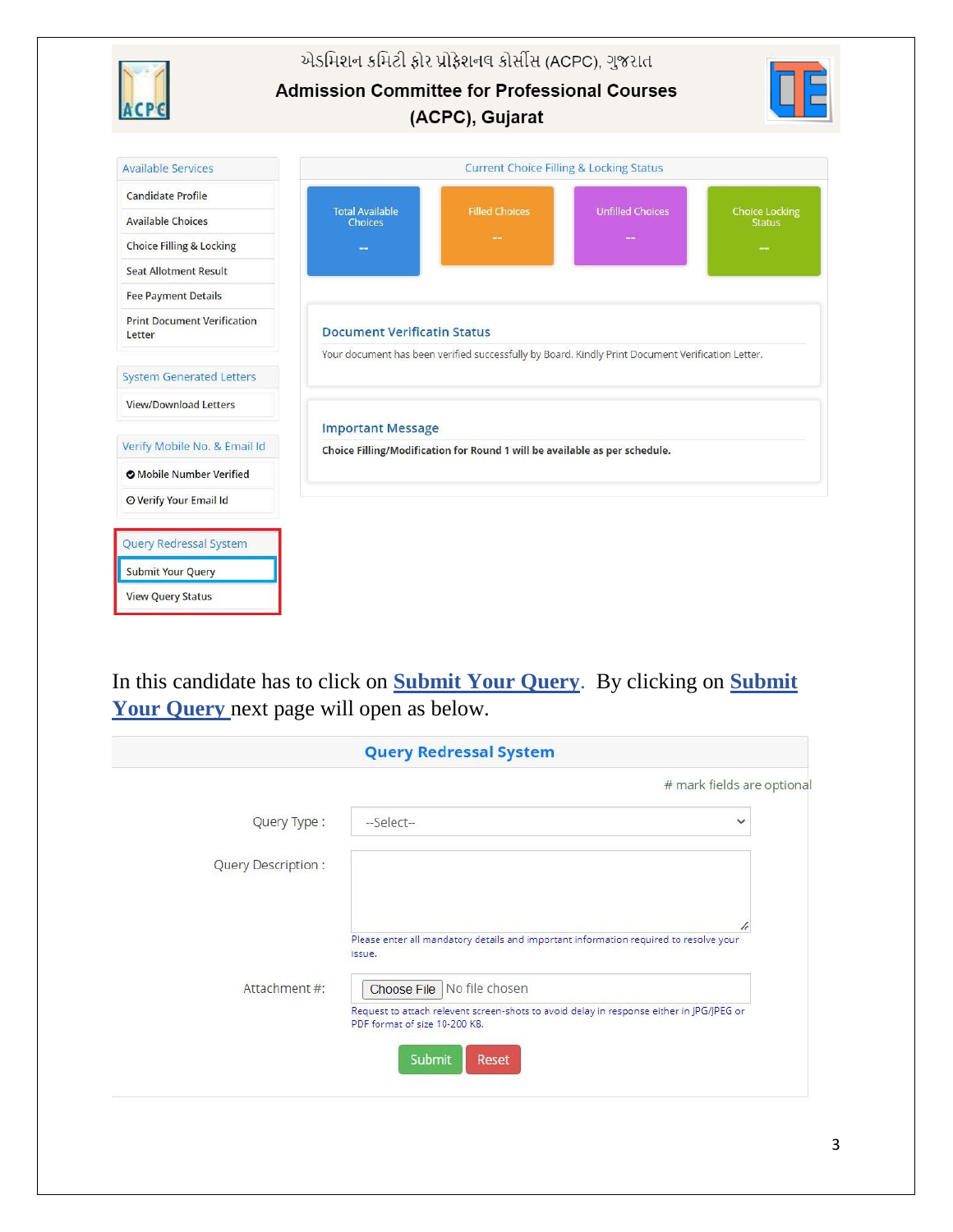એડમિશન કમિટી ફોર પ્રોફેશનલ કોર્સીસ (ACPC), ગુજરાત



**Admission Committee for Professional Courses** 

(ACPC), Gujarat

In **Query type** candidate can select any one option from available list in Drop down which is shown below.

| <b>Available Services</b>                                                   | <b>Query Redressal System</b>                                                                                                                                                                                                                                                                                                                                                                                                                                                                                                                                |                                                                                                                                                                                                                                                                                                                                |              |  |
|-----------------------------------------------------------------------------|--------------------------------------------------------------------------------------------------------------------------------------------------------------------------------------------------------------------------------------------------------------------------------------------------------------------------------------------------------------------------------------------------------------------------------------------------------------------------------------------------------------------------------------------------------------|--------------------------------------------------------------------------------------------------------------------------------------------------------------------------------------------------------------------------------------------------------------------------------------------------------------------------------|--------------|--|
| <b>Candidate Profile</b>                                                    |                                                                                                                                                                                                                                                                                                                                                                                                                                                                                                                                                              | # mark fields are optional                                                                                                                                                                                                                                                                                                     |              |  |
| <b>Available Choices</b>                                                    | Query Type:                                                                                                                                                                                                                                                                                                                                                                                                                                                                                                                                                  | --Select--                                                                                                                                                                                                                                                                                                                     | $\checkmark$ |  |
| --Select--<br>REQUEST TO ADDITION FREE SHIP CARD (FOR SC AND ST CANDIDATES) | REQUEST TO CHANGE CATEGORY TO SC (SCHEDULE CASTE) (SC CASTE CERTIFICATE OF GUJARAT IS REQUIRED)<br>REQUEST TO CHANGE CATEGORY TO ST (SCHEDULE TRIBE) (ST CASTE CERTIFICATE OF GUJARAT IS REQUIRED)<br>REQUEST TO CHANGE CATEGORY TO SEBC (SEBC CASTE CERTIFICATE) AND (NCL IN GUJARATI ISSUED AFTER 1/4/2020 OF GUJARAT IS REQUIRED)<br>REQUEST TO ADDITION OF GUJCET 2022 DETAILS (THE SAME WILL BE CONSIDER BUT REFELECTED AT TIME OF MERIT)<br>REQUEST TO ADDITION OF JEE (MAIN) 2022 DETAILS (THE SAME WILL BE CONSIDER BUT REFELECTED AT TIME OF MERIT) | REQUEST TO CHANGE CATEGORY TO OPEN-EWS (OPEN-EWS CERTIFICATE WITH FAMILY INCOME LESS THAN 8.0 LAKH ISSUED AFTER 1/4/2020 OF GUJARAT IS REQUIRED)<br>REQUEST TO ADDITION OF TFWS: YES (CANDIDATE SHALL UPLOAD INCOME CERTIFICATE HAVING LESS THAN 8.0 LAKH FAMILY INCOME ISSUED BY GOVERNMENT OF GUJARAT)<br>of size 10-200 KB. |              |  |
| <b>View/Download Letters</b><br>Verify Mobile No. & Email Id                |                                                                                                                                                                                                                                                                                                                                                                                                                                                                                                                                                              | Reset<br><b>Submit</b>                                                                                                                                                                                                                                                                                                         |              |  |
| <b>O</b> Mobile Number Verified<br><b>O Verify Your Email Id</b>            |                                                                                                                                                                                                                                                                                                                                                                                                                                                                                                                                                              |                                                                                                                                                                                                                                                                                                                                |              |  |
| <b>Query Redressal System</b>                                               |                                                                                                                                                                                                                                                                                                                                                                                                                                                                                                                                                              |                                                                                                                                                                                                                                                                                                                                |              |  |
| <b>Submit Your Query</b>                                                    |                                                                                                                                                                                                                                                                                                                                                                                                                                                                                                                                                              |                                                                                                                                                                                                                                                                                                                                |              |  |
| <b>View Query Status</b>                                                    |                                                                                                                                                                                                                                                                                                                                                                                                                                                                                                                                                              |                                                                                                                                                                                                                                                                                                                                |              |  |
| <b>Contact Us</b>                                                           |                                                                                                                                                                                                                                                                                                                                                                                                                                                                                                                                                              | $\mathbf{r}$                                                                                                                                                                                                                                                                                                                   | $\mathbf{L}$ |  |

In **Query Description** candidate can write description about query.

In **Attachment** candidate can attach required documents in pdf format.

After that candidate will click on **submit** button.

By Clicking on submit button next page will open with message **"Your query has**  been registered successfully and token No. is: XXXXXXXXXX<sup>"</sup>.

|                                                                                          | <b>Query Redressal System</b> |                            |
|------------------------------------------------------------------------------------------|-------------------------------|----------------------------|
| Your query has been registered successfully and Token No is: 22119010000214062022100001. |                               |                            |
|                                                                                          |                               | # mark fields are optional |
| Query Type:                                                                              | --Select--                    | $\checkmark$               |
| <b>Query Description:</b>                                                                |                               |                            |
|                                                                                          |                               |                            |
|                                                                                          |                               | $^{\prime\prime}$          |